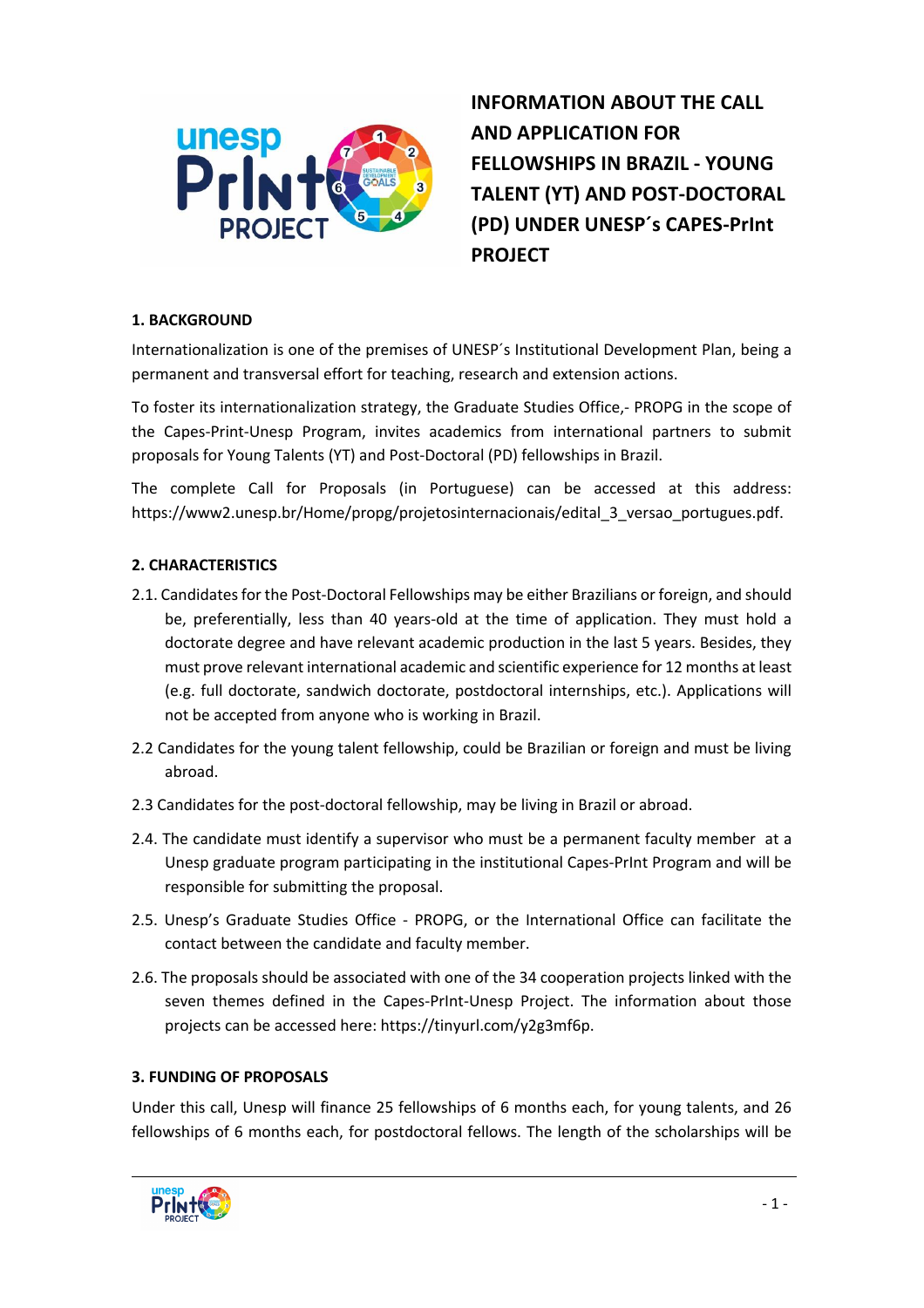from 6 to 12 months. Monthly allowances, travel assistance, installation assistance and health insurance will be offered, with a monthly average of R\$ 9,859.22 (Brazilian reais) for young talents or R\$ 5,959.22 (Brazilian reais) for postdoctoral fellows.

# **4. SELECTION CRITERIA**

The analysis of the proposals will be made by the members of Unesp's Graduate Studies Office and the coordinators of Capes-PrInt-Unesp Project Topics, considering the following criteria and scores:

| Criteria                                                                     | <b>Maximum</b> |
|------------------------------------------------------------------------------|----------------|
|                                                                              | <b>Score</b>   |
| Candidate previous experience in the area of the research project,           | 20             |
| considering its scientific, technological or relevant innovation production, |                |
| especially in the last five years.                                           |                |
| Merit, originality and relevance of the proposed project, considering        | 20             |
| scientific, technological and innovation development.                        |                |
| Quality, consistency and adequacy between the qualification and the          | 20             |
| experience of the supervisor to the candidate proposed project.              |                |
| Adherence of the proposal to the Project/Theme of Unesp's CAPES-Print        | 15             |
| project.                                                                     |                |
| Contributions from the sending institution (for example, cost of airfare to  | 15             |
| Brazil, participation in Kick-off Meeting in 2018).                          |                |
| Impact of the candidate's proposal for teaching, research and community      | 15             |
| activities in the target PPG                                                 |                |
|                                                                              |                |

# **5. APPLICATION**

- 5.1. The application will be made by the Supervisor in an electronic form;
- 5.2. The following documents are required for registration:
	- a) Candidate CV, highlighting the academic production of the last 5 years;
	- b) Candidate statement of fluency in English for those who do not have English as their native language;
	- c) Proof of international academic and scientific experience;
	- d) Work Plan (in English) for the academic and scientific activities, to be developed at Unesp, prepared in accordance with the Supervisor, containing: (a) Title, name of candidate to the scholarship and area of knowledge; (b) Summary; (c) Research Project in ten pages; (d) Timetable; (e) Relevance to the project and the theme in which they are inserted within the CAPES-PrInt-Unesp Program; (f) teaching activities in the graduate program, if any.
	- e) Doctoral degree diploma or document attesting the status of doctor;
	- f) Declaration of the applicant, in English, in free model, demonstrating agreement with the permanence in the graduate program, in an uninterrupted way, during the period who will receive the scholarship.
	- g) Copy of the Brazilian candidate's RG or copy of the foreign candidate's passport.
	- h) Counterparts of the sending institution (if any).
- 5.2. The application must be done here: https://tinyurl.com/yysrxl66